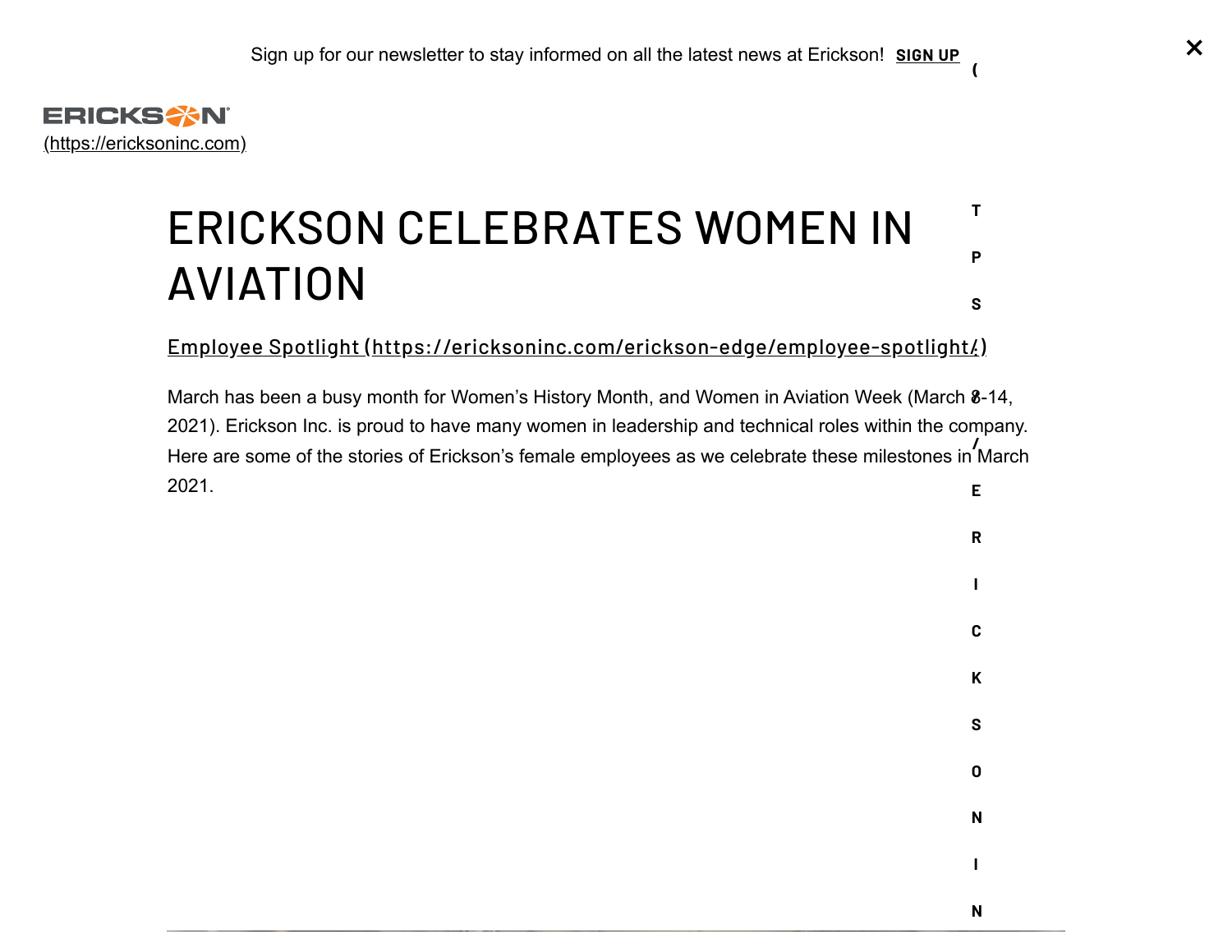

**Name:** Anna Royce Reid **Job Title:** Lead R&D Hardware Engineer **How long as an employee:** 1.5 years

**Favorite part of the job:** I knew that I wanted to work in the aviation industry since high school. I have always been fascinated by the operations within aviation and the overall impact that aviation has **on** our lives. From firefighting, traveling, construction, and many more I believe that aviation, and specifically the heavy lift helicopter industry has positive impacts in many ways. I love being part of a team that helps make these impacts on the world. **E D**

**/**

**O**

**R**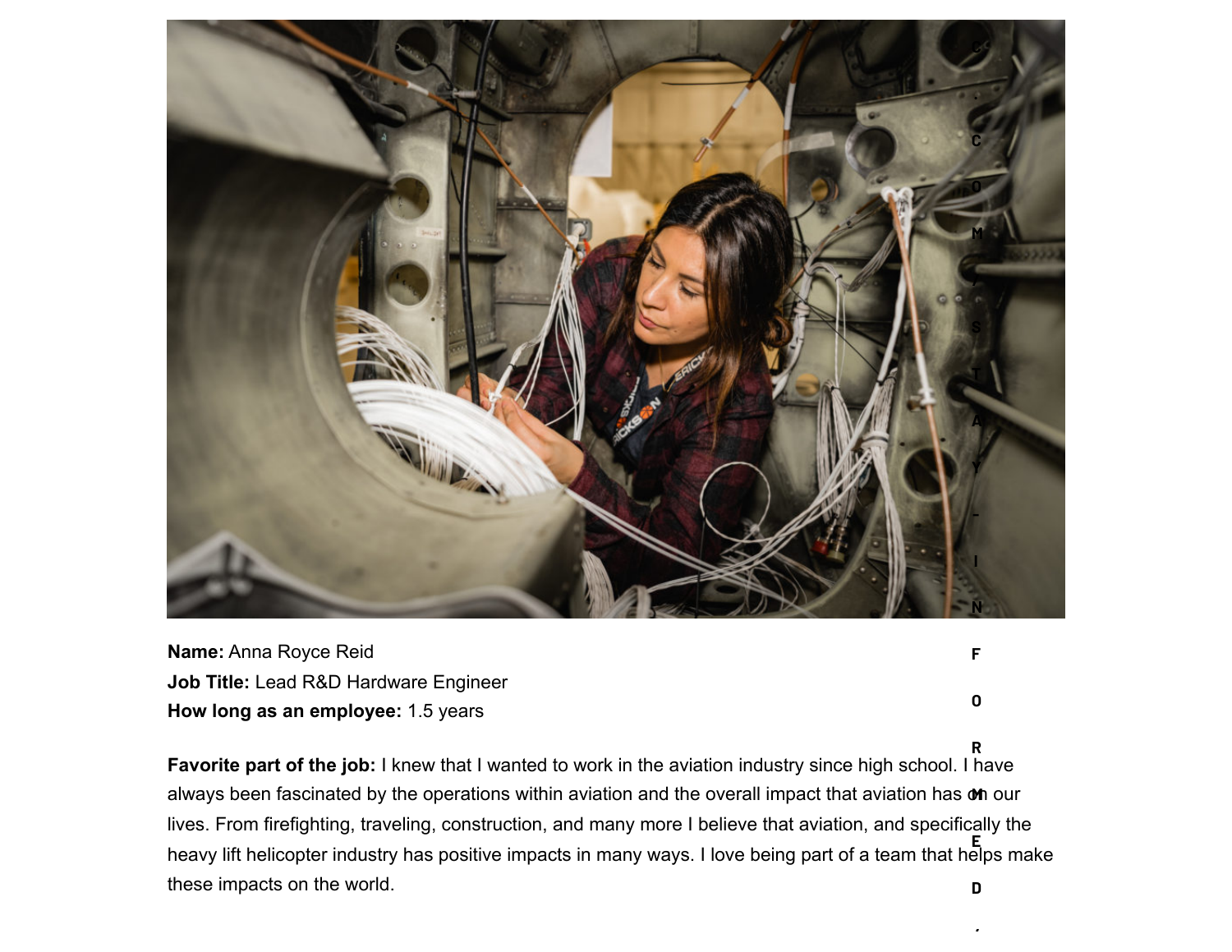**Challenge in your role:** I specifically love that every day brings a new challenge, I could be working on **/** designing new firefighting equipment one day and working on structural analysis that implements **ŋ**ew flight systems the next day. I love the variety of problem-solving involved in my job, since this is why I wanted to become an engineer in the first place.

The biggest challenge in my role is also one of my favorite parts of my job. The need to continue to learn different analysis methods and ways to solve problems. Each project brings new challenges and opportunities to be creative and solve problems in new ways.

**Why women should enter this industry:** Aviation is a great industry to work in and see the impact that you are having on the world. It is always exciting, can be hands on, and is a field with a variety of career opportunities. Women should not be intimidated to go into the aviation industry, if they are passionate about aviation, they will find a fulfilling and exciting career.

**Name:** Anna Marie Blower

**Job Title:** Director of Europe and Chairperson of SIMA and EuAC, Erickson's subsidiaries in Italy **How long as an employee:** 16 years

**Favorite part of the job:** With a degree in architecture, born in Florence into an international family, Anglo-Italian father, and an American mother, I grew up breathing aviation. My father spent his entire career (50+ years) in aviation and my brother, is also in aviation as a pilot of helicopters and fixed-wing jet transport aircraft.

Taking advantage of my father's business, leveraging my organizational skills, my architects' rational mindset and playing on my versatility, I embraced this business, 17 years ago. In the summer of 2003, I started helping my father and discovered a world that I had never considered before, although I had grown up around it, I had attended Farnborough and Le Bourget air shows and HAI Heli Expo's. During the first years I was my father's silent shadow, traveling with him around the industry and the world. My goals were to learn the strings of the commercial and operational aspects and later the technical interface of it all. Now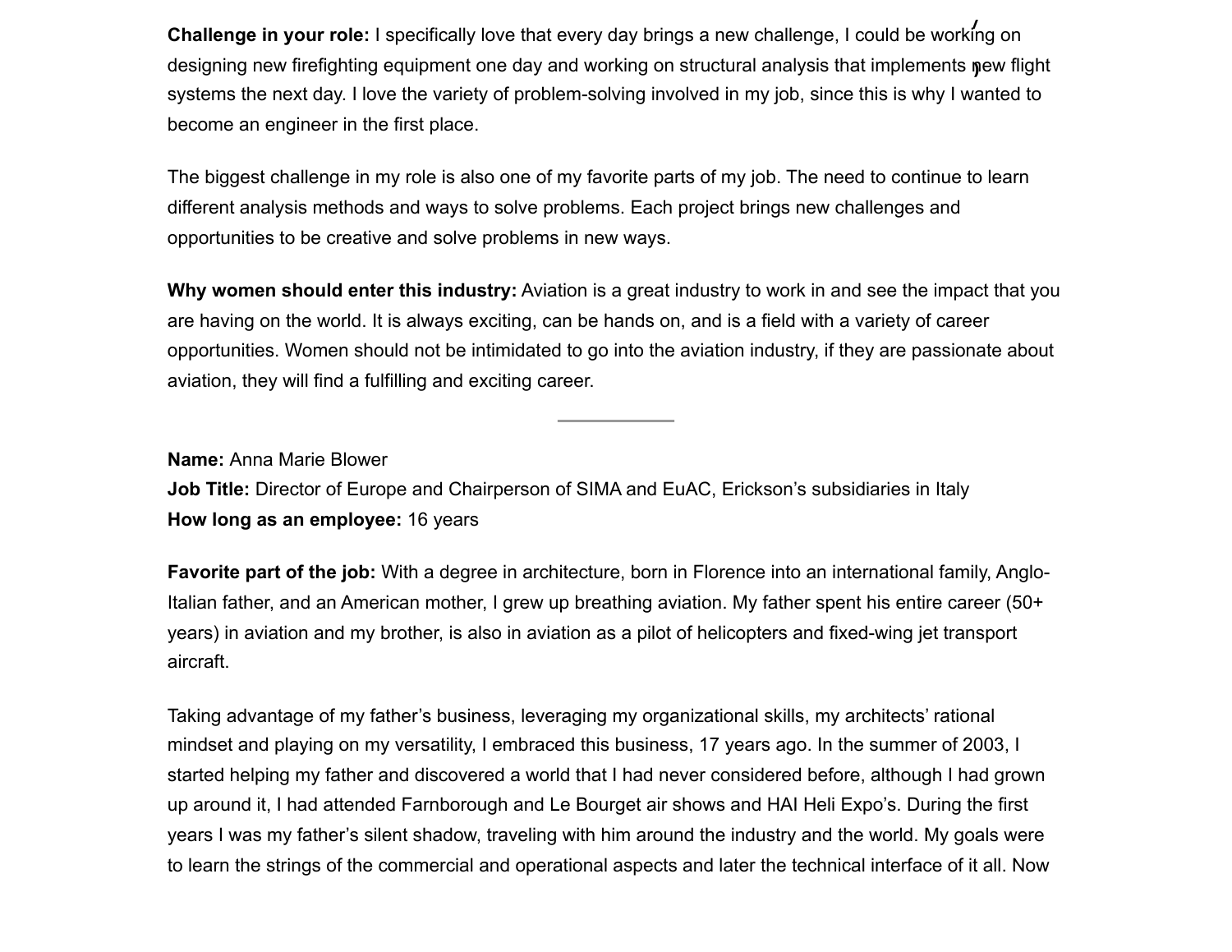as I look back, I can say I have come a long way, since those initial years, knowing so much more about helicopters and the specific operational, commercial, technical, and overall managerial skills of the aviation business in general.

Starting out in the administration department, moving through an experience in the operations office, I found my place in the marketing and sales department. There, I became a director, organizing exceptional transports with the S-64, as it happened with the wind turbines of Vestas or with the pylons for the energy transmission of Terna. This was the most exciting part of the job.

**Challenge in your role:** Now, since 2019, I serve as Director of Europe and chairperson of the board of two Erickson subsidiaries based in Italy: SIMA and European Air Crane, supporting the Italian Fire Brigade in the operation and maintenance of their S-64 fleet. I spend much of my time managing the day-to-day administration of running each subsidiary, liaising with our client, which presents daily challenges to overcome, but is always interesting and stimulating!

**Why women should enter this industry:** Although the industry is becoming more inviting for aspiring female candidates, women still have a hard time making their careers in the aviation industry; so, as women working in senior positions, we can play a big part and should be highlighted as role models, as it's encouraging for newcomers to see women seeking a good career in top management and proof that the aviation industry has finally realized that the intellectual value is independent of gender.

> *"The woman who can create her own job is the woman who will win fame and fortune." Amelia Earhart*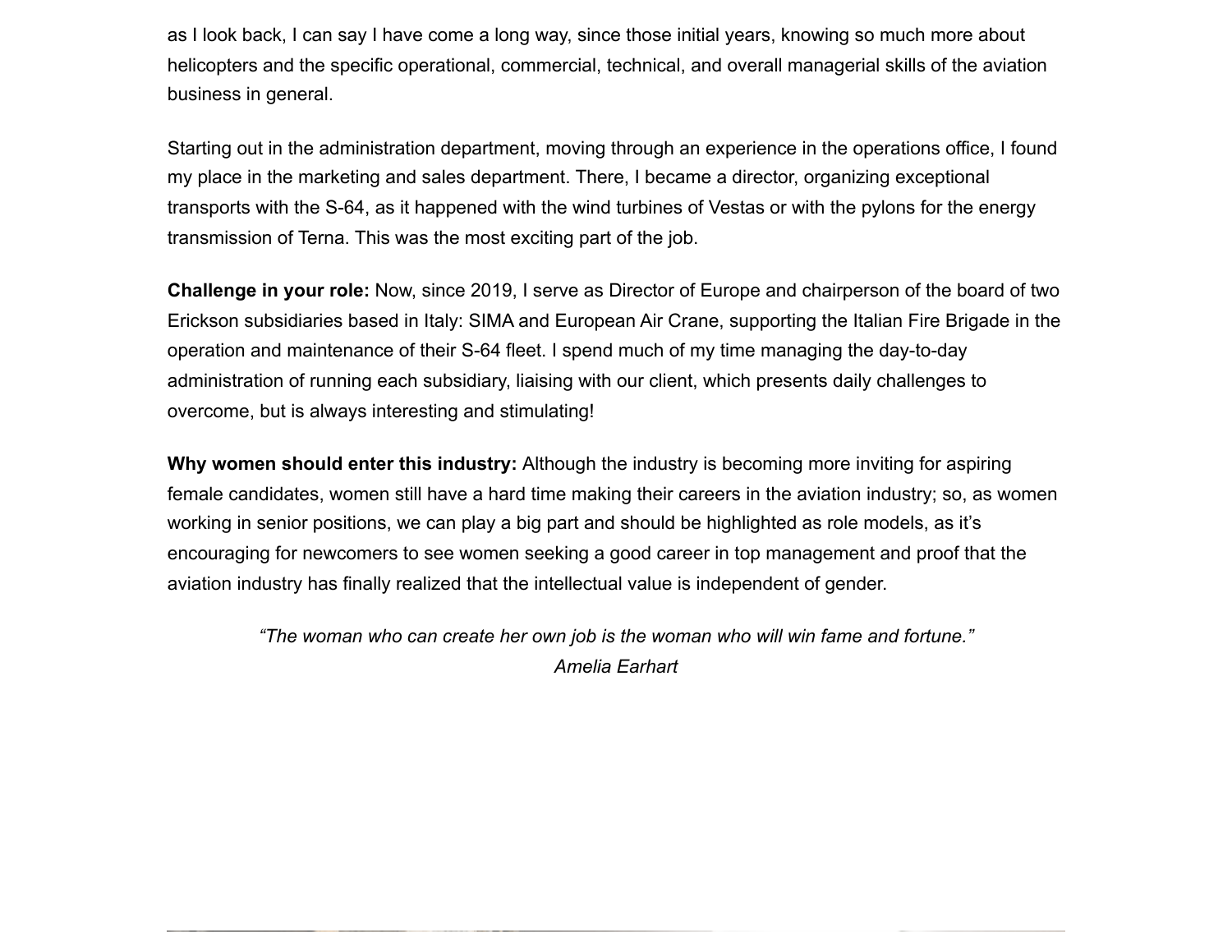

**Name:** Mary Milne **Job Title:** Senior Financial Analyst **How long as an employee:** 11 years

**Favorite part of the job:** My favorite part of the job is the variety of experiences I've had. There have been many changes over the years, which provided a wealth of opportunity to adapt, learn new things, and keep my role interesting. I also value the relationships I've established over time with some wonderful people at Erickson. One of my most memorable experiences was seeing Erickson in action in 2015 on a fire at Glacier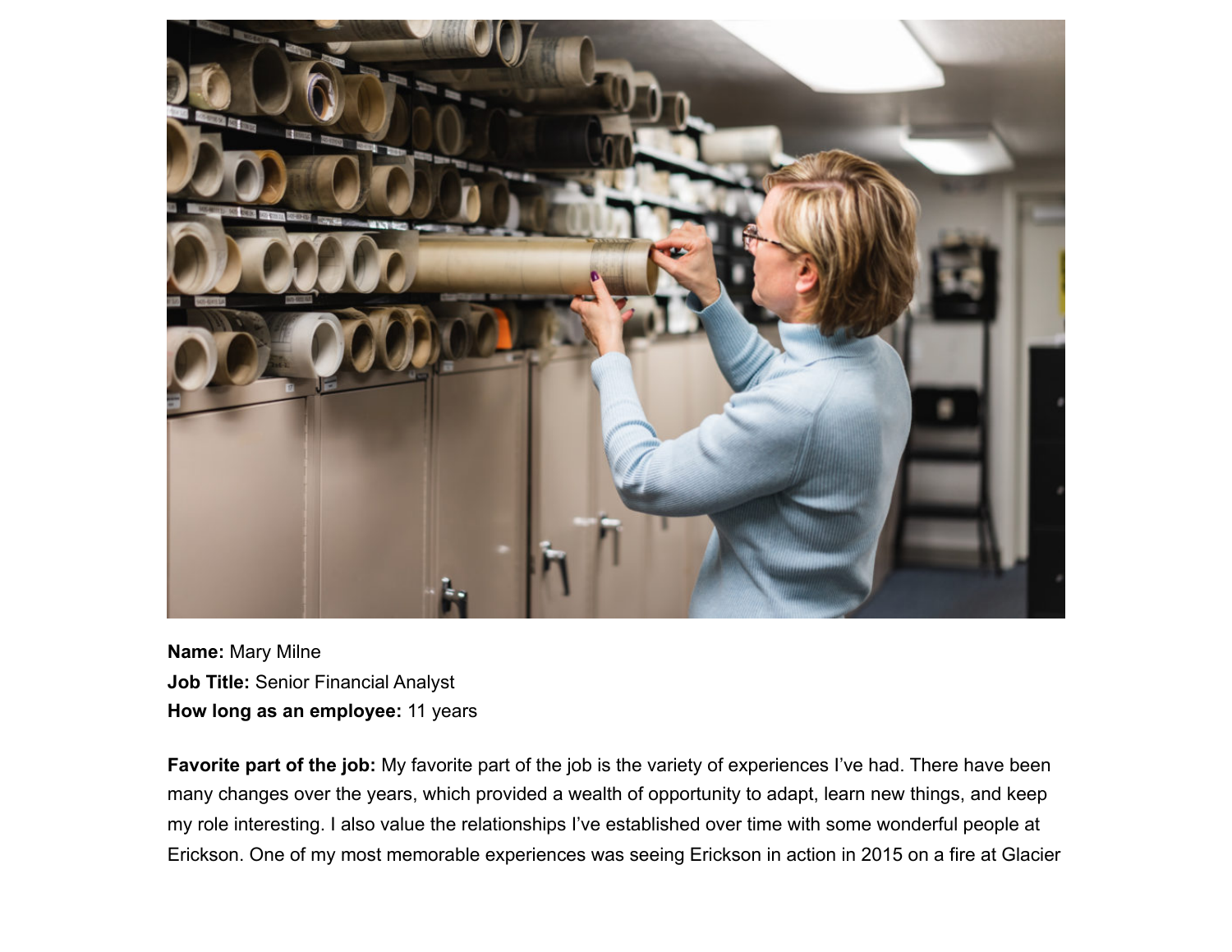National Park. My family and I were coincidently on vacation at the park during the fire. We saw the Air Cranes® overhead making runs fighting the fire, and I took my kids to see the aircraft while they weren't flying.

**Challenge in your role:** The greatest challenge in my job is working with a lot of data from multiple sources and compiling it in a way that is understandable, useful, and accurate. I'm dedicated to making sure the numbers are right and there are often system/data complexities that add to the challenge.

**Why women should enter this industry:** Being a woman in aviation can open so many opportunities in your career, and it's cool! I've always had an interest in aviation and aerospace. After graduate school, I accepted a job with a large aviation/aerospace company that allowed me to work in many different areas of the company. My job at Erickson came about because of a networking relationship I had established while working at that company as a Senior Operations Analyst in an operations role.

I'm passionate that women pursue any education whether in college, on the job, trade, or technical. Education and learning new things provide options to help balance your career and lifestyle. Erickson has given me the opportunity and flexibility to do that in my career. I would encourage any woman to explore all the options that a career in the aviation industry can offer!

**Name:** Carrie Wallis **Job Title:** Technical Publications Administrator **How long as an employee:** 6 years

**Favorite part of the job:** My favorite part of the job is the fast-paced complexity of it and the various roles I play for the company. It does get challenging when I start getting behind. I strive for perfection and feeling rushed can cause mistakes. I had to learn how to accept the humanness of error and create systems of double-checking my work.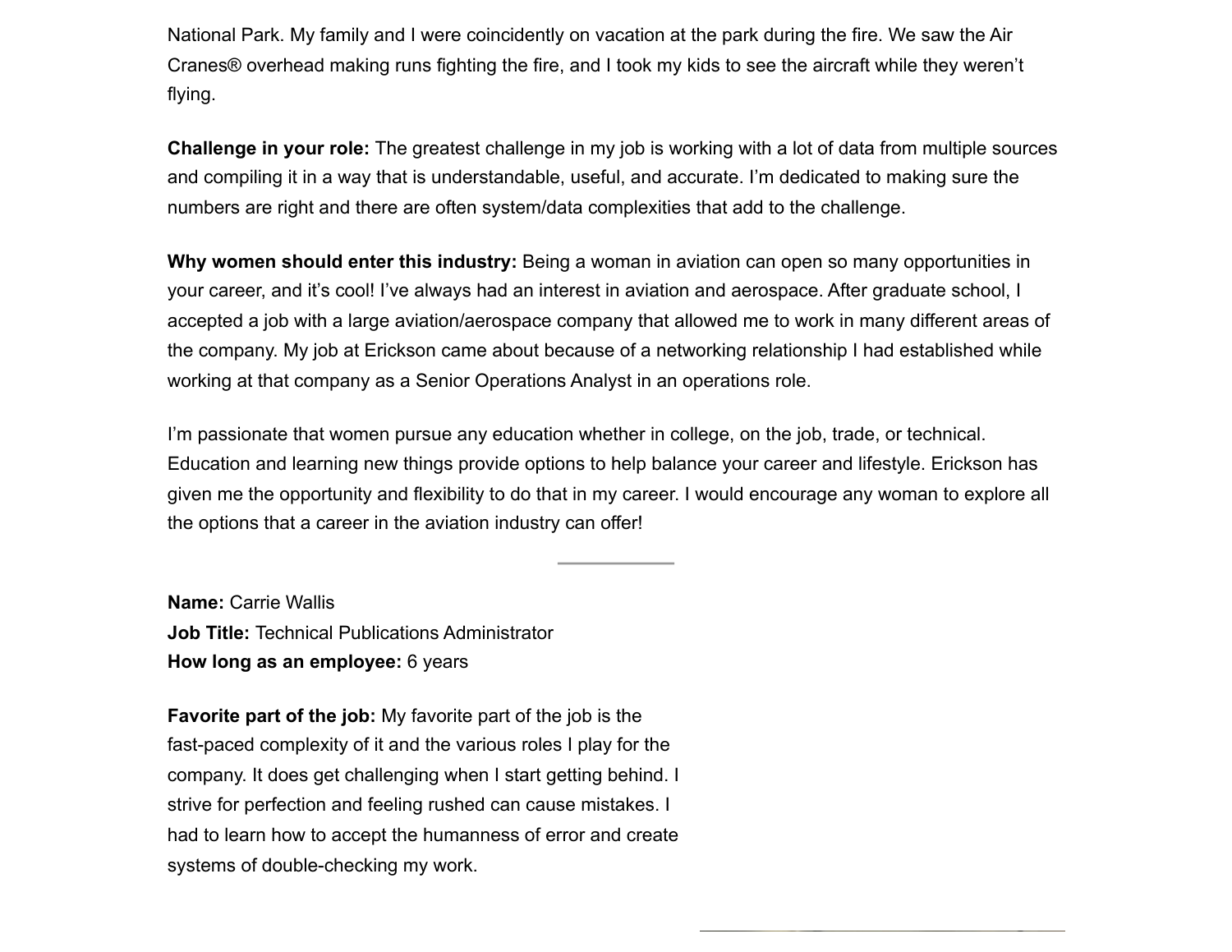**Challenge in your role:** I became a hairdresser as my first career. Later in life, I went back to college and became an automotive mechanic before I started at Erickson and that experience helped me land this job. The publications I deal with take some mechanical knowledge to understand and that's made it easier to learn. The point being that you can explore all aspects of yourself as a human being without limiting yourself because of your gender.

**Why women should enter this industry**: I have always wanted to work in the aviation industry and started to pursue my pilot's license at one point. I started putting in the word 'aviation' to my job searches to fulfill my goal of being in this field. I believe women should never limit their dreams because of society's traditional job roles. That goes for men too.



Aviation is an exciting industry to be involved in. From the pilot, to the mechanic, to the people on the ground making sure all are safe, and the job was done professionally. There are women in all these roles at Erickson. You don't have to walk in knowing about aviation to get your foot in the door of the field. Never let fear stop you! Chase your dreams!

**Name:** Kelsi Kruger **Job Title:** Safety Administrative Assistant **How long as an employee:** 1.5 years

**Favorite part of the job:** I enjoy supporting the Safety team in working toward a common goal: to ensure every employee goes home safely at the end of every shift or rotation.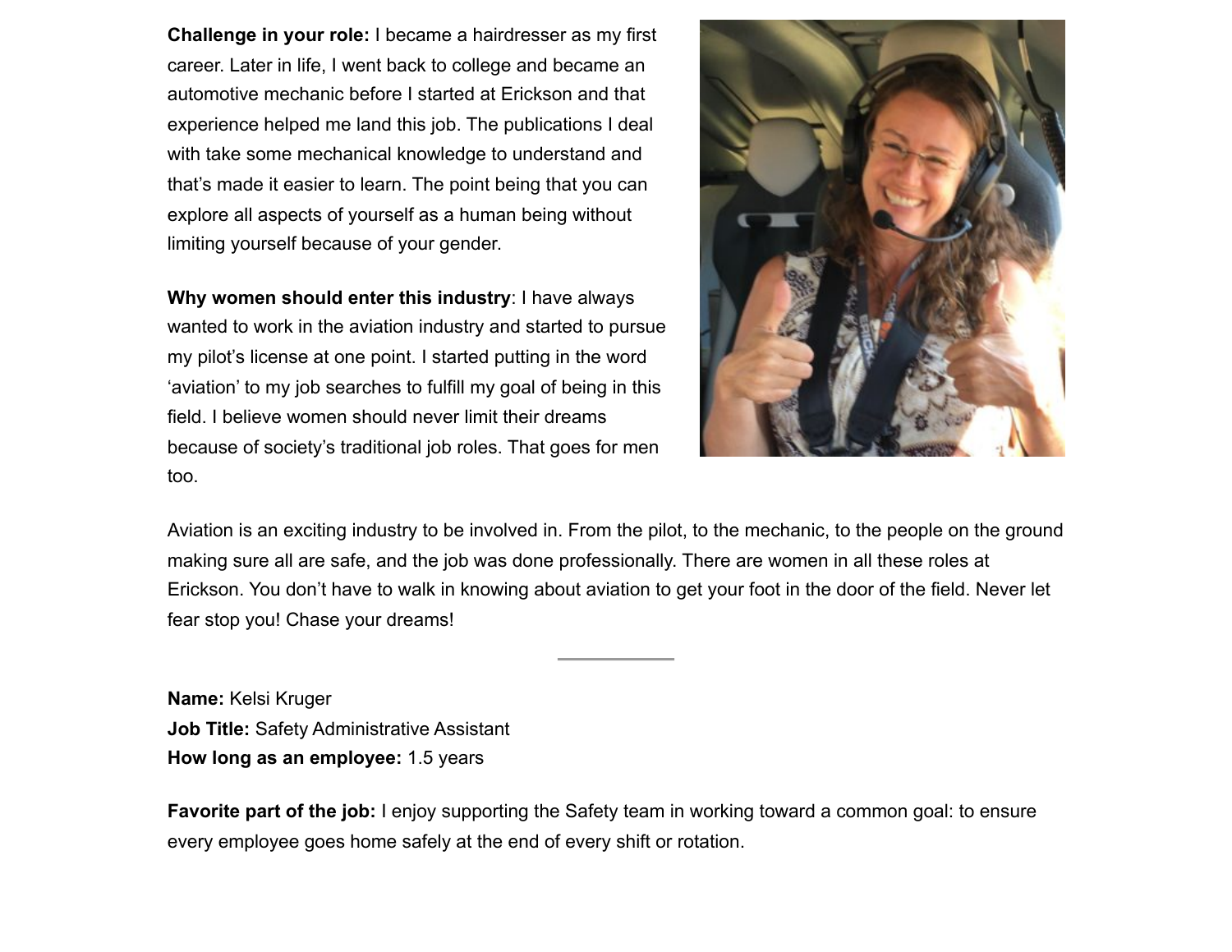**Challenge in your role:** Due to the unique constraints of the past year, most of my time working for Erickson has been in a remote capacity. As someone new to the field of aviation, the process of assimilating acronyms used throughout the company has been made slower without the benefit of hearing those terms used in casual conversation around the office.

**Why women should enter this industry:** Many skilled trades, including aviation, are experiencing a shortage of qualified applicants. Encouraging passionate, hardworking, and dedicated women to enter the field of aviation can only benefit the industry.

**Interested in learning more about working at Erickson?**

(HTTP S:*)*MSIT OUR CAREERS PAGE  $\mathbf{r}$ 

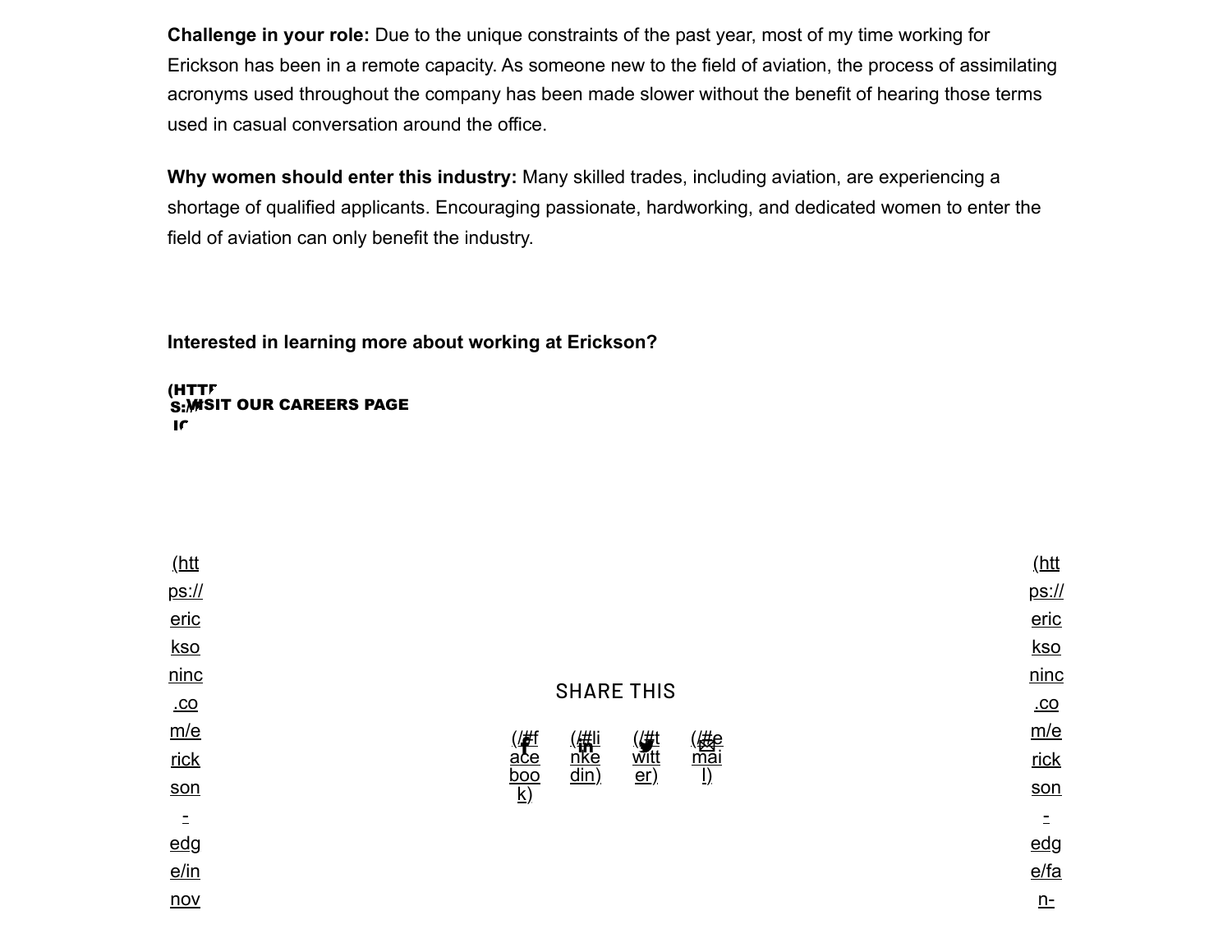| atio                     | favo              |
|--------------------------|-------------------|
| $n$ -                    | rites             |
| $\overline{\text{cor}}$  | $/$ eric          |
| ner/                     | <u>kso</u>        |
| the-                     | $\underline{n}$ : |
| <u>futu</u>              | aeri              |
| $re-$                    | $al-$             |
| $\underline{\text{of}}$  | firefi            |
| hea                      | <u>ghti</u>       |
| $y$                      | ng <sub>z</sub>   |
| <u>lift-</u>             | tea               |
| $\underline{\text{in-}}$ | $\underline{m}$ - |
| car                      | <u>vie</u>        |
| <u>go-</u>               | wed               |
| <u>sce</u>               | <u>-as-</u>       |
| <u>nari</u>              | con               |
| OS/                      | <u>sum</u>        |
|                          | $mat$             |
|                          | $e-$              |
|                          | prof              |

**essi** [onal](https://ericksoninc.com/erickson-edge/fan-favorites/erickson-aerial-firefighting-team-viewed-as-consummate-professionals/) s/)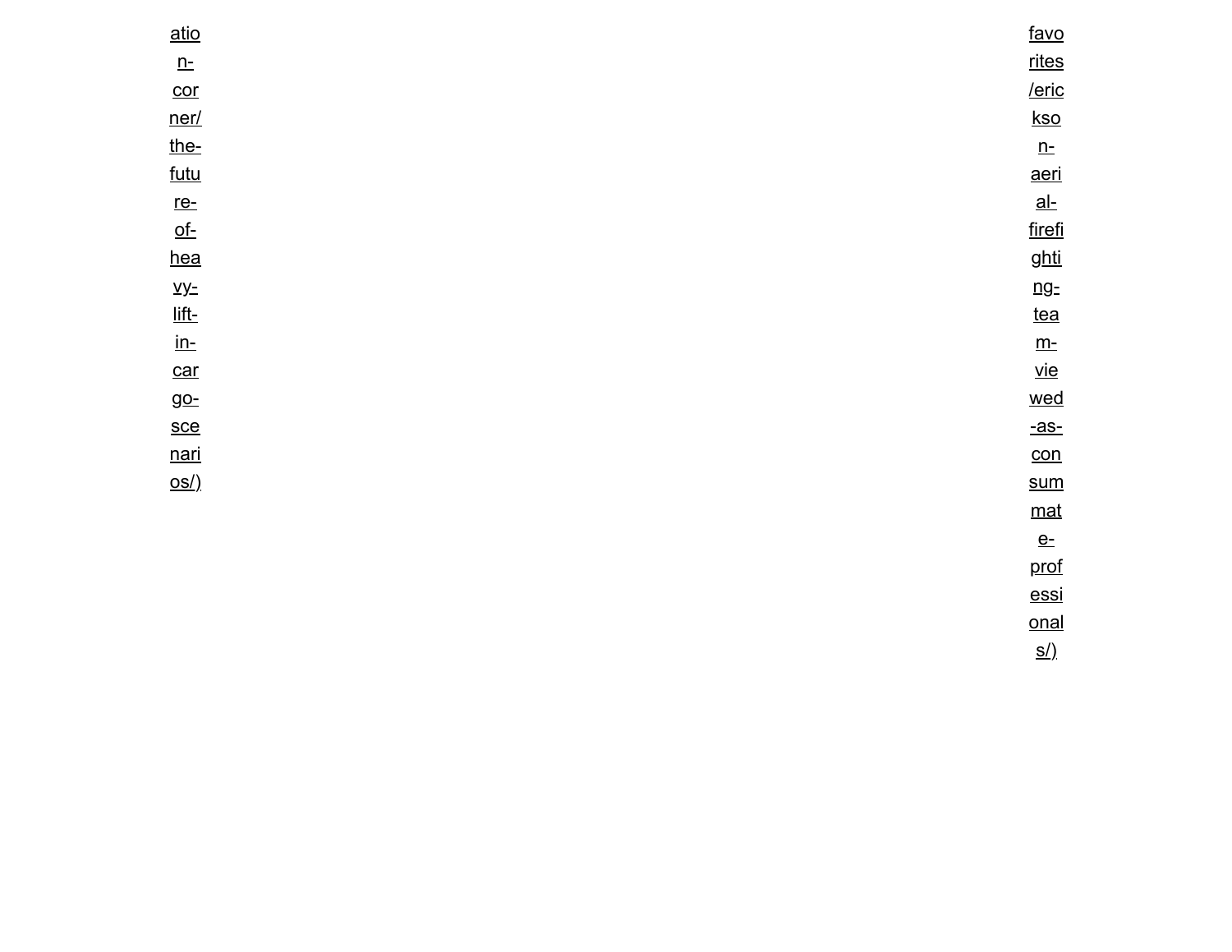# LET'S GET YOUR JOB DONE RIGHT. CALL (503) 505-5800 [\(TEL:5035055800\)](tel:5035055800)

#### [CONNECT WITH AN EXPERT](javascript:;)



### **Tested and Trusted®**

5550 S Macadam Avenue, Suite 200 Portland, Oregon 97239 U.S.A.

(503) 505-5800 [\(tel:5035055800\)](tel:5035055800)

Case Studies [\(https://ericksoninc.com/case](https://ericksoninc.com/case-studies/)studies/)

Our Fleet [\(https://ericksoninc.com/fleet/\)](https://ericksoninc.com/fleet/)

Erickson Edge Blog [\(https://ericksoninc.com/erickso](https://ericksoninc.com/erickson-edge/) n-edge/)

## RESOURCES AVIATION SERVICES COMPANY

[+] Defense & National Security

[+] Civil Aviation Services

Aerosystems: Manufacturing [+] & MRO

Employee Portal [\(http://portal.eaccp.net/default.a](http://portal.eaccp.net/default.aspx) spx)

Employee Travel [\(https://www.concursolutions.co](https://www.concursolutions.com/travelhome.asp) m/travelhome.asp)

Investor Relations [\(https://ericksoninc.com/investor](https://ericksoninc.com/investor-relations/) -relations/)

Careers [\(https://ericksoninc.com/about/c](https://ericksoninc.com/about/careers/) areers/)

 $\land$  [Back to top](#page-0-0)